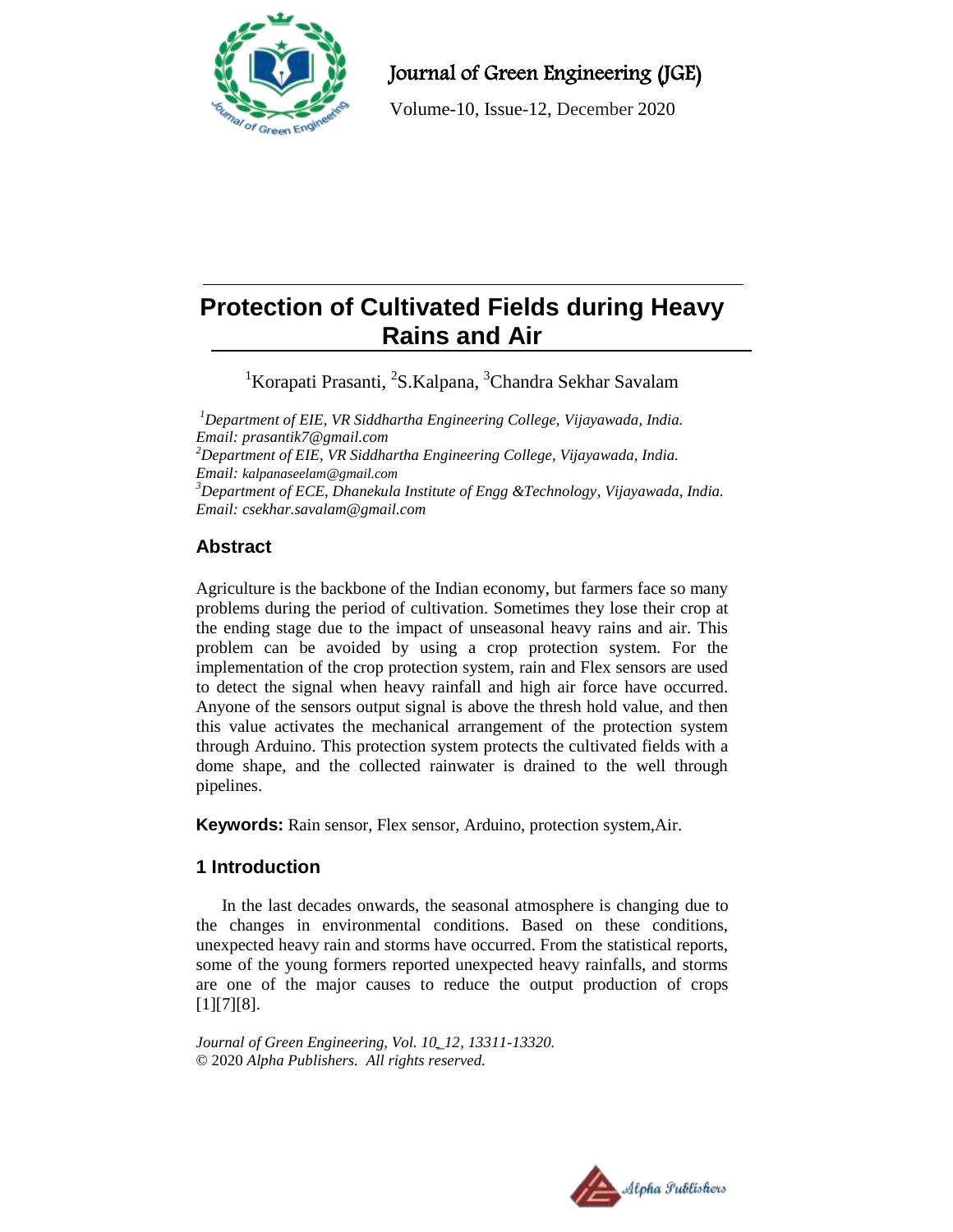Most of the Indian economy is depending on agriculture, but unseasonal rains and an unexpected stream of air will reduce the production of crops, which leads to reduce the economy. To overcome this problem, a new protection system is proposed.

#### **2 Proposed System**

The proposed system mainly consists of a sensors network and protection system controller. The below-mentioned fig 1 represents the sensor network, which is formed by rain and flex sensors. Here, the rain sensor is applicable for detecting the rain, and related digital output is connected to Arduino's input. The flex sensor is also used to detect the air force, and related an electrical output signal is connected to the input of Arduino. Arduino is a controller, and the output of the controller is connected to the crop protection arrangement through required hardware, and input is connected to the sensor network.



**Figure 1** Block diagram of proposed system

#### *2.1 Flow Process of Proposed System*

The rain and flex sensors are activated due to the rain and air. The output electrical signals are connected to Arduino through a proper signal conditioning circuit. If both sensor output is high or any sensor output is high, the controller activates the protection system to close the crop field; otherwise, the protection system is open. Also, during the protection system opening completely rolled and placed at the sides of the field area without disturbing the crop. Figure 2 shows Flow process of proposed system.

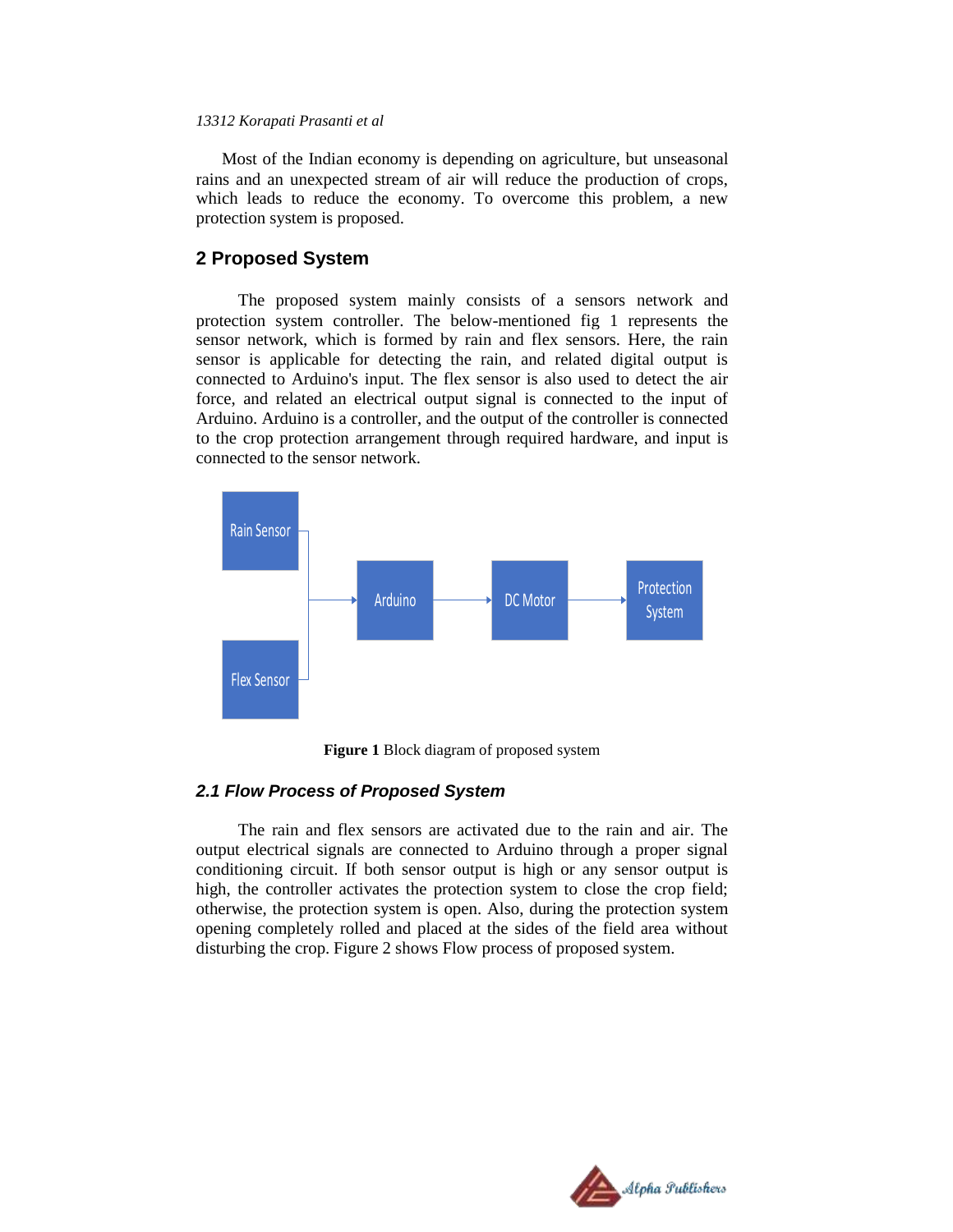

*Protection of Cultivated Fields during Heavy Rains and Air 13313*

**Figure 2** Flow process of proposed system

## **3 Implementation**

## *3.1 Rain Sensor*

A device that is activated when rain occurs is called a rain sensor. When a little amount of water is dropped on the sensor, the digital output becomes high and activates Arduino's input. Here the raindrops are reached through the rain sensor from the rain measuring tank. If the tank attained a rainwater level of 15cm (for prototype purpose), the tank releases the raindrops on the rain

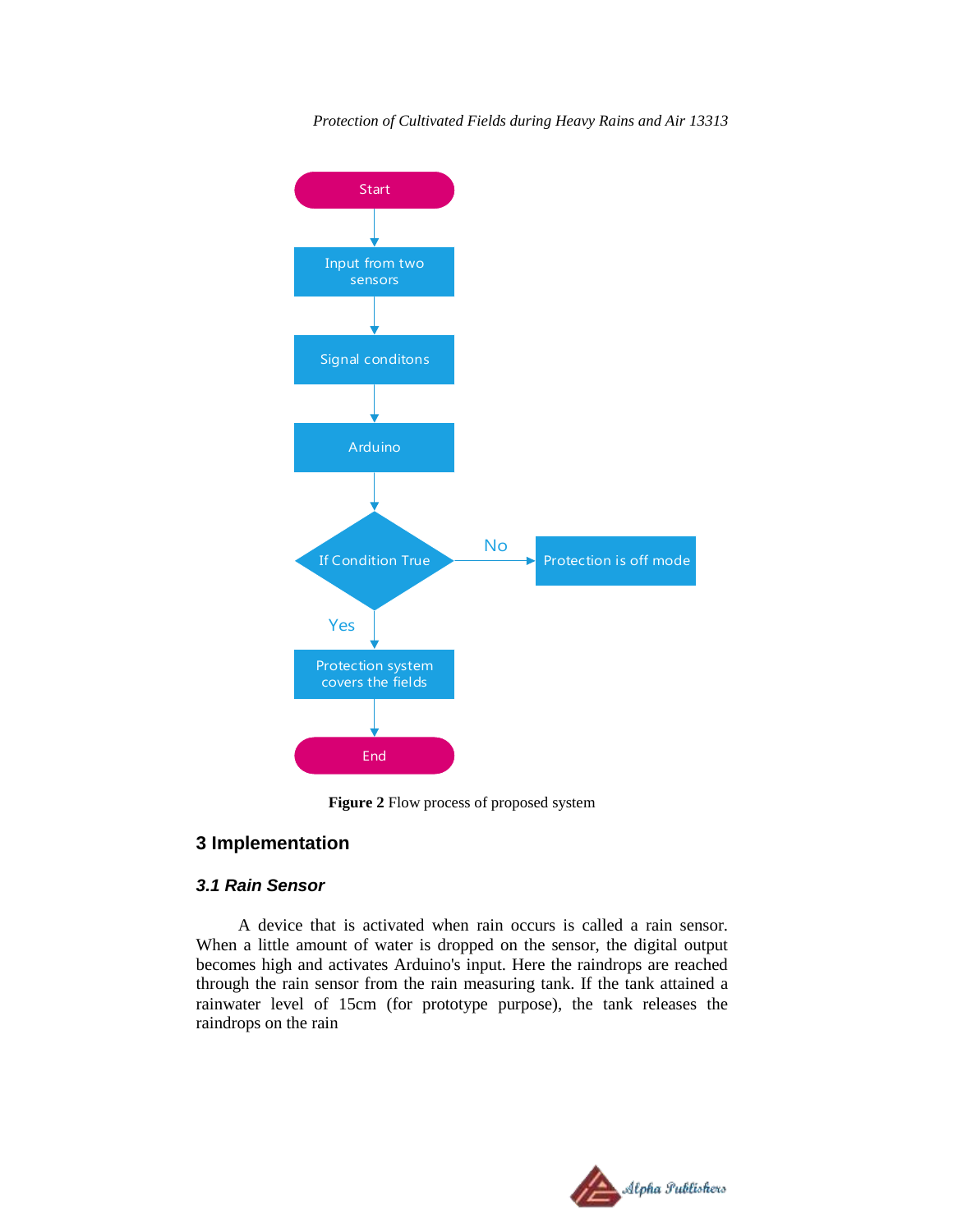sensor, and the sensor gives the High (1) input signal to the Arduino. The tank is greater than or equal to15cm depending on rain, and the raindrops continuously fall on the sensor. If the is less than 15cm, no raindrops are falling on the rain sensor, and the output of the rain sensor is Low (0). The brushes are connected to the rain sensor to remove the rainwater if rain is stopped [2]. Figure 3 shows Rain sensor.



**Figure 3** Rain sensor

#### *3.2 Flex Sensor*

The flex sensor is made of copper foil, and it is working on the principle of bending. The change in resistance will depend on the angle of the flex sensor. By connecting, external resistance to the flex sensor will be forming a voltage divider circuit. This voltage divider circuit produces an electrical signal depending upon the bending angle of the flex sensor [3]. If air force is increasing in fields, the flex sensor's bending angle is also increasing, and related output electrical signal is connected to the input of Arduino. Figure 4 shows Flex sensor.



**Figure 4** Flex sensor

#### *3.3 Arduino*

 The supported hardware Atmega328 arduino board has been used in this application. It has 14 digital input/output pins: out of which 6 pins are often used as PWM outputs, 6 pins are for antilog inputs, uses onboard 16 MHz quartz oscillator, an ICSP header, a power jack, a USB connection, and a push- button. It includes the whole thing required to improve the

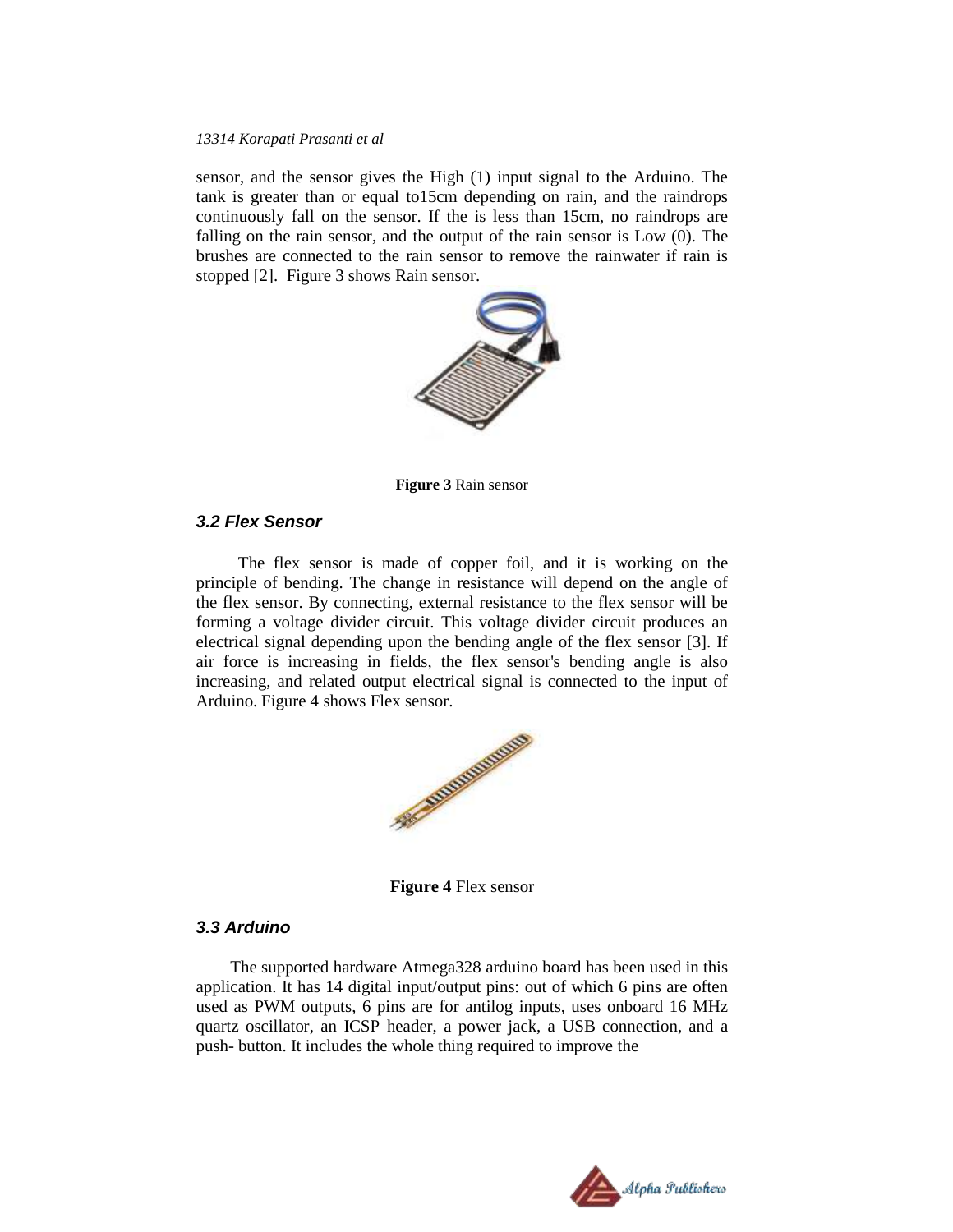#### *Protection of Cultivated Fields during Heavy Rains and Air 13315*

microcontroller; connect it to a computer with a USB cable or power it with an AC-to-DC adapter or battery to urge started. Arduino Uno has opensource software which is available, so it is quite easy to implement control logic on this microcontroller board [4]. Figure 5 shows Arduino board.



**Figure 5** Arduino board

## *3.4 DC Servo Motors*

DC servo motors are apt for wide range of speed control and adjustable speed drives [5]. By applying a Servo motor, the protection system(roof) automatically covers the crop area during the rain or air and both. If the absence of rain and air, the servo motor drives to opens the protection system. Figure 6 shows DC Servo Motor.



**Figure 6** DC Servo Motor

## *3.5 Tact switches*

Tact switch is a mechanical type and also called as limit switch. The main components of tact switch are Actuator or operating head and normally open normally closed output contacts. The position of tact switch can be changed by changing the shape of the movable plate which is attached to the operating head [6]. Initially no pressure is applied on the operating head of tact switch and the motor runs as usual. When the pressure is applied on the

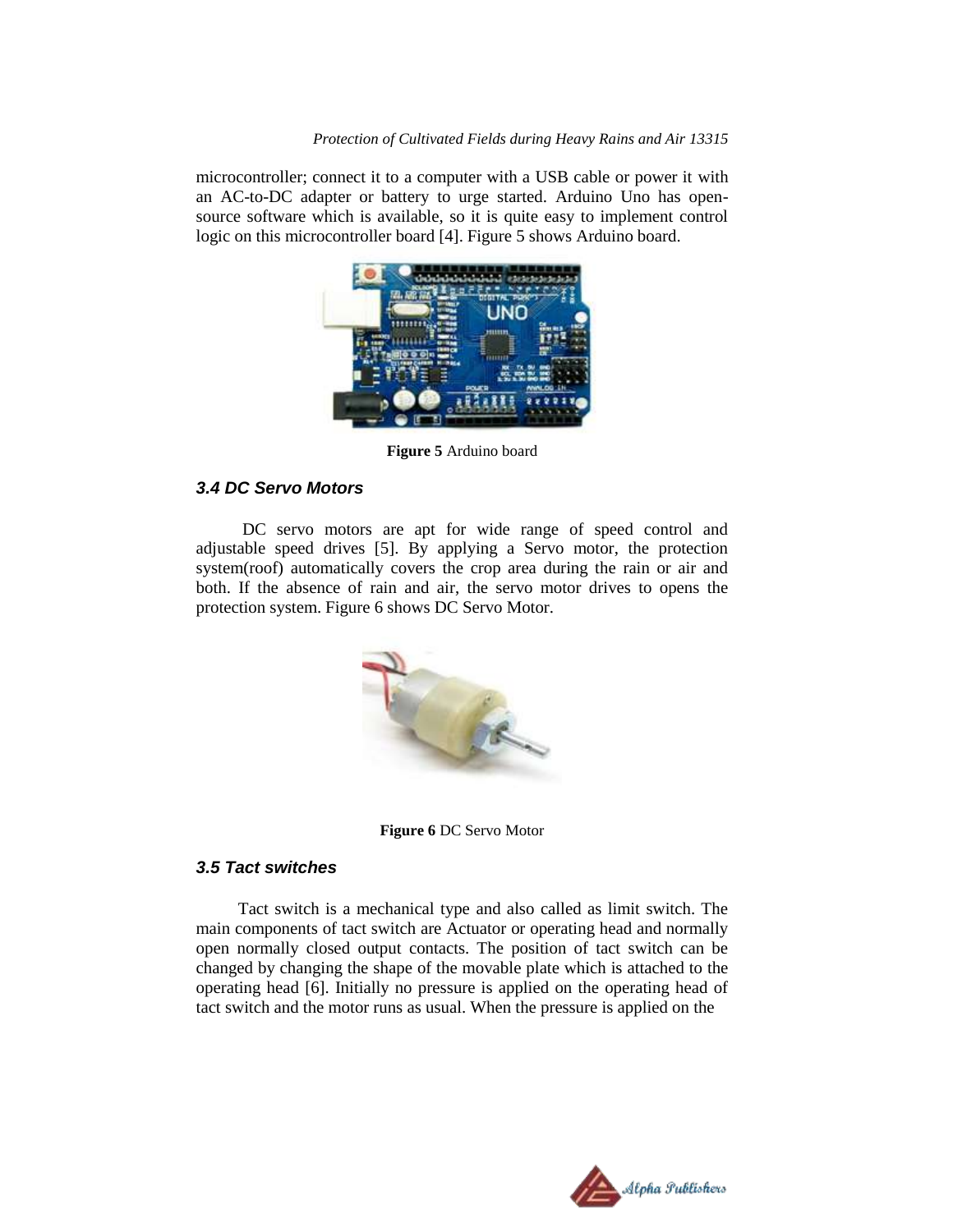operating head of tact switch then the electrical contact of motor is disconnected and motor stops running.

For the implantation of experimental setup, two tact switches are used control the two DC servo motors operation. The protection system covers the crop field by the application of two DC servo motors. When the protection system reached to the tact switch, due to the pressure of protection system the tact switch disconnects the DC servo motor connection through the Arduino. Figure 7 shows Tact Switch. Table 1 provides Status of motor based on tact switch position.

| Mode                | <b>Tact Switch Position</b> | <b>Motor Status</b> |
|---------------------|-----------------------------|---------------------|
| No Pressure applied | Normally open               | ON                  |
| Pressure applied    | Normally Closed             | OFF                 |

**Table 1** Status of motor based on tact switch position



**Figure 7** Tact Switch

#### *3.6 Motor Driver*

The L293D is a 16-pin Motor Driver IC used to control a set of two DC servo motors simultaneously in any direction. This prototype requires four DC servo motors to drive the dome-shaped mechanical arrangement.



**Figure 8** DC Servo Motors connected to Arduino

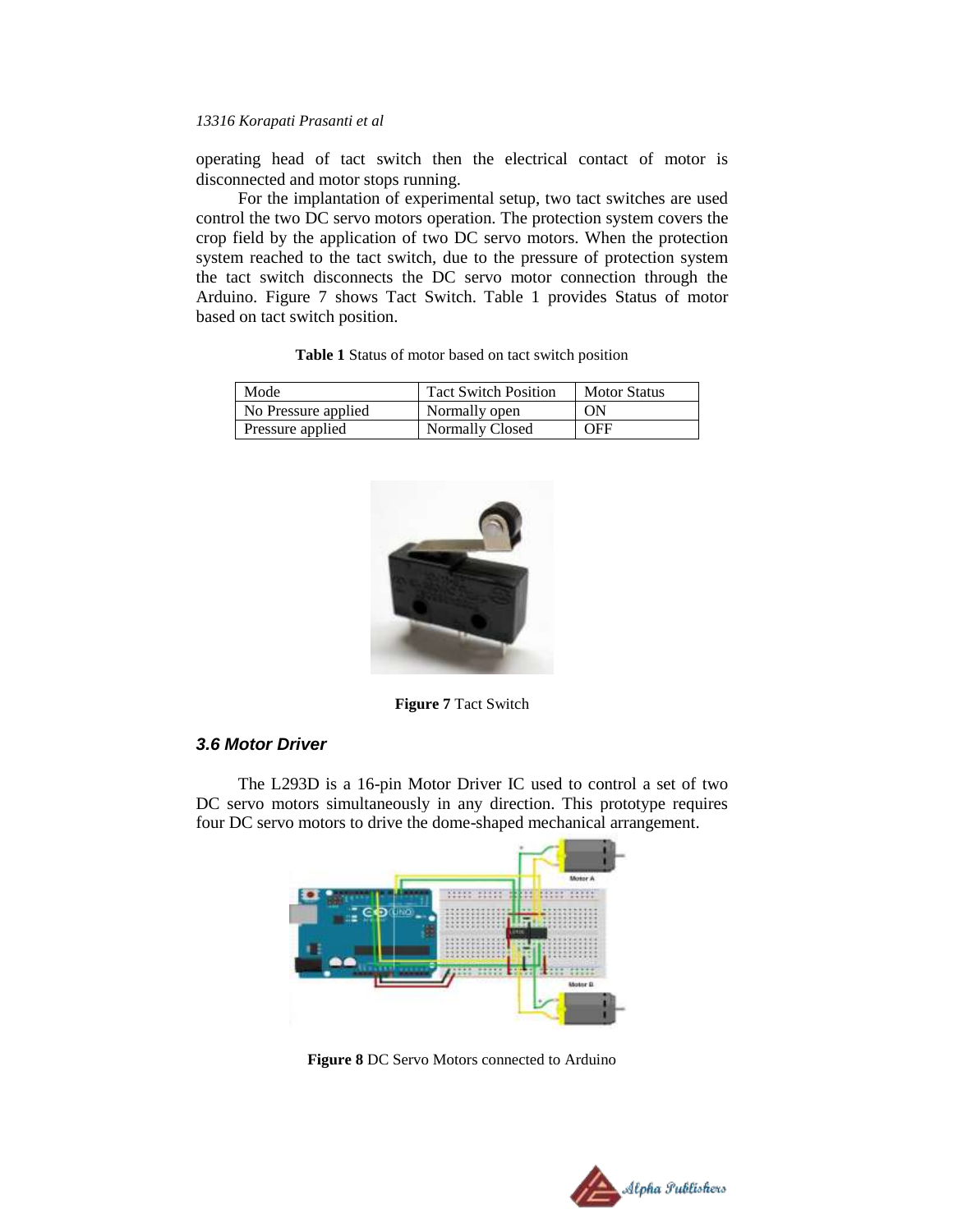#### *3.7 Protection Roof*

 The Roof is made up of either foldable and high-quality plastic material or non-corrosive metal. The folded roof is initially placed at the two sides of farm area and the sensors output is activated the roof slowly covers the entire farm. The movement of roof is driven by DC servo motors. In experimental setup, domed shape is suggested but the roof preparation is depending on dimensions (Like Height) of the crop. Domed shape is suggestable for wheat crop, rice crop, peanuts crop, etc.

#### *3.8 Water Collection Pipes*

 Water collection pipes are used to collect the rain water from roof and send to the well for water recycling purpose. Figure 8 shows DC Servo Motors connected to Arduino.

## **4 Results**

The dome-shaped field protection arrangement is mainly depending on the input signals of rain and flex sensors. Arduino drives the dome-shaped protection system depending on the sensor's input signals during heavy rain and air. The table describes different protection systems based on sensors signal, which is activated both or individually based on the rain and air conditions. By implementing this protection system, the crop is protected from unseasonal rains, storms, and heavy air. So, there is no crop loss for the former. This system is applicable not only open fields but also for greenhouse and organic farms. Table 2 gives detail about Sensors signals and protection system.Figure 9 shows Protecting the field by closing dome shaped protection system. Figure 10 shows protected the field by domed shape. Figure 11 shows Without of rain and air

| Rain sensor<br>output signal | Flex Sensor output<br>signal | Condition of<br>protection System |
|------------------------------|------------------------------|-----------------------------------|
| Low                          | Low                          | OFF                               |
| Low                          | High                         | OΝ                                |
| High                         | Low                          | OΝ                                |
| High                         | High                         | ОN                                |

**Table 2** Sensors signals and protection system

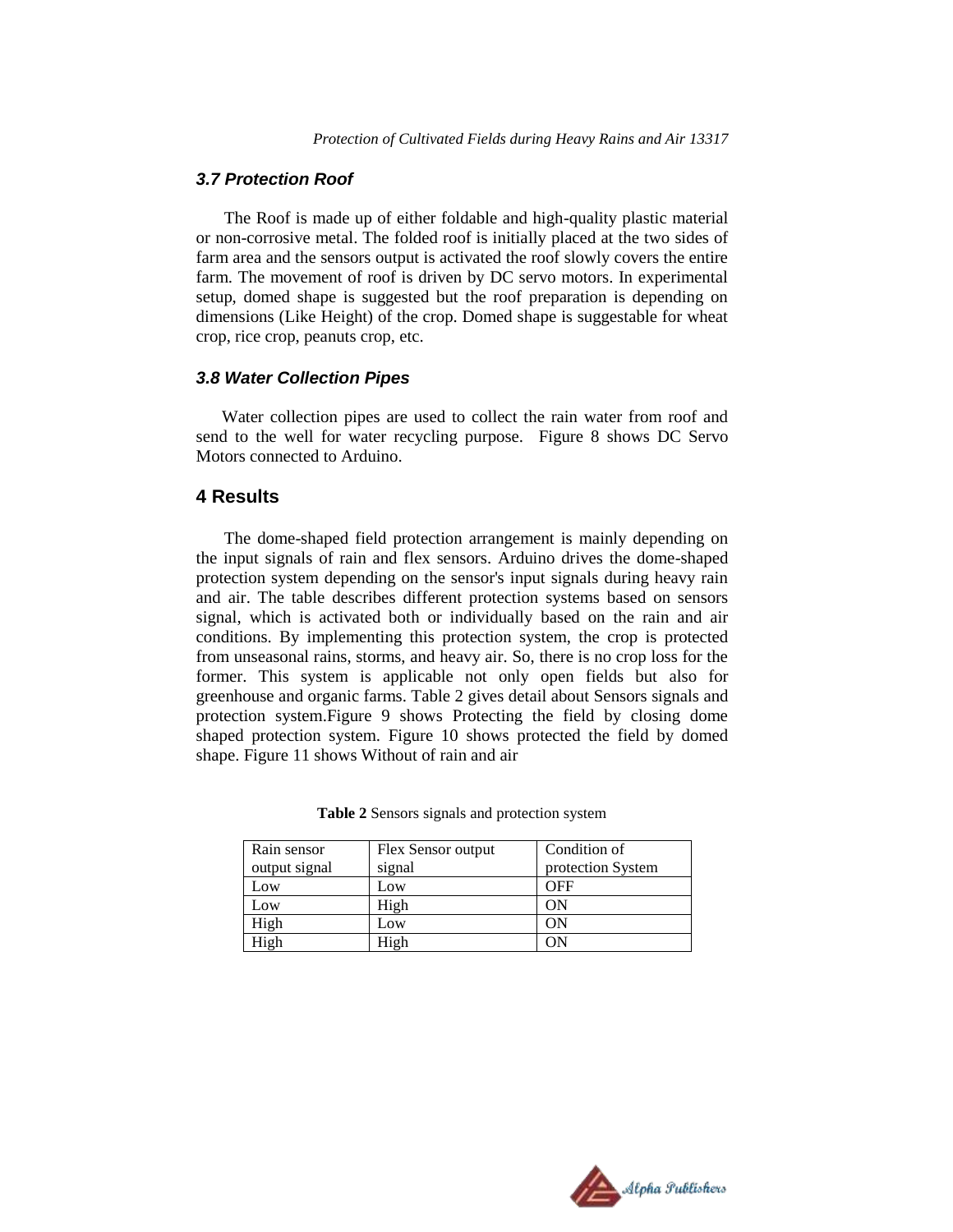

**Figure 9** Protecting the field by closing dome shaped protection system.



**Figure 10** Protected the field by domed shape



**Figure 11** Without of rain and air

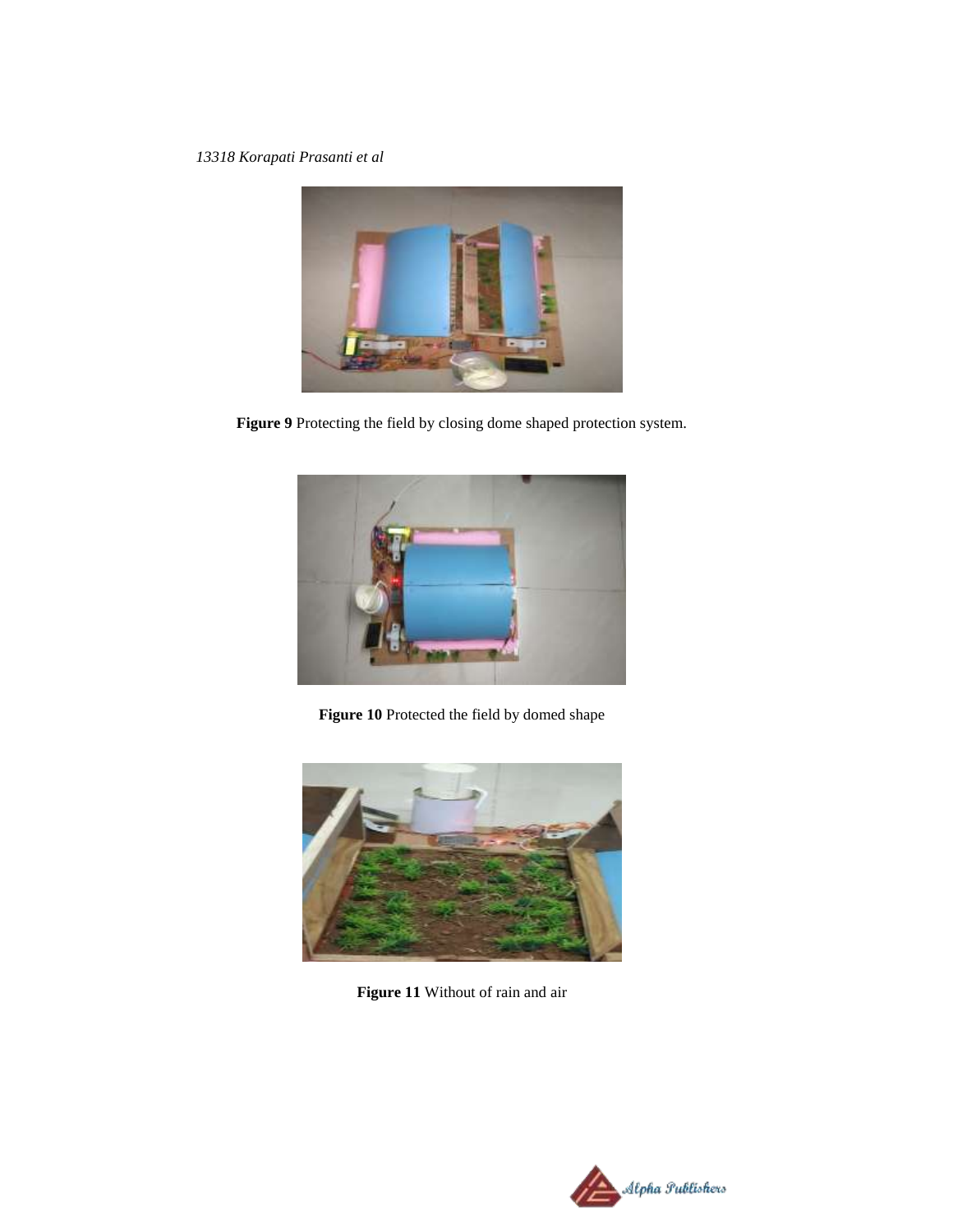## **5 Conclusion**

By implementing this prototype in real-time fields, crop production output increases, and spoilage of crop is reduced due to the unseasonal rains and unexpected stream of air. So, the revenue of the country is increasing in agriculture-based countries. This method is not suitable for flooded areas. This system is also protecting from the swarm of locusts.

#### **References**

- [1] Sumitha , Thankachan, Dr. S.Kirubakaran., "E-Agriculture Information Management System", International Journal of Computer Science and Mobile Computing Vol.3 no.5,pp.599-607, 2014.
- [2] Mr.Takkasila Akbar Saleem , Mr. K Sreenivasa Rao "Automatic Crop Monitoring Using Embedded System", International Journal of Computer Science and Mobile Com International Research Journal of Engineering and Technology, Vol.4,no.7, pp. 651-657,2017.
- [3] K. Prasanti, K. Seelam, C. Jayalakshmi and C. S. Savalam, "Preventive system for forests property using wireless communication," 5th International Conference on Advanced Computing & Communication Systems (ICACCS) , pp. 88-92, 2019.
- [4] Dipti Bawa, C.Y. Patil "Fuzzy control based solar tracker using Arduino Uno", International Journal of Engineering and Innovative Technology (IJEIT), Vol.2, no.12, pp.179-187, 2013.
- [5] Munadi, M. Amirullah Akbar "Simulation of Fuzzy Logic Control for DC Servo Motor using Arduino based on Matlab/Simulink", International Conference on Intelligent Autonomous Agents, Networks and Systems, Bandung, Indonesia, 2014.
- [6] Min-Chie Chiu, Long-Jyi Yeh, C. M. Lin "An experimental study of the characteristics of a contact resisting tact switch", Journal of Interdisciplinary Mathematics, Vol.15, no.3, pp.137-153, 2013.
- [7] N. Dilip Raja Anubhav Singh, VikramPratap Singh, Dr.R. Velu,"Air Purification System For Metro Cities",International Research Journal of Multidisciplinary Science & Technology (IRJMRS),Vol.2, no.7, pp.325- 329,2017.
- [8] S. Joshua Daniel Anju .M. Nair, "Design Of Wireless Sensor Networks For Pilgrims Tracking And Monitoring",International Journal Of Innovations In Scientific And Engineering Research (IJISER), Vol.1 ,no. 2, pp. 82-87, 2014.